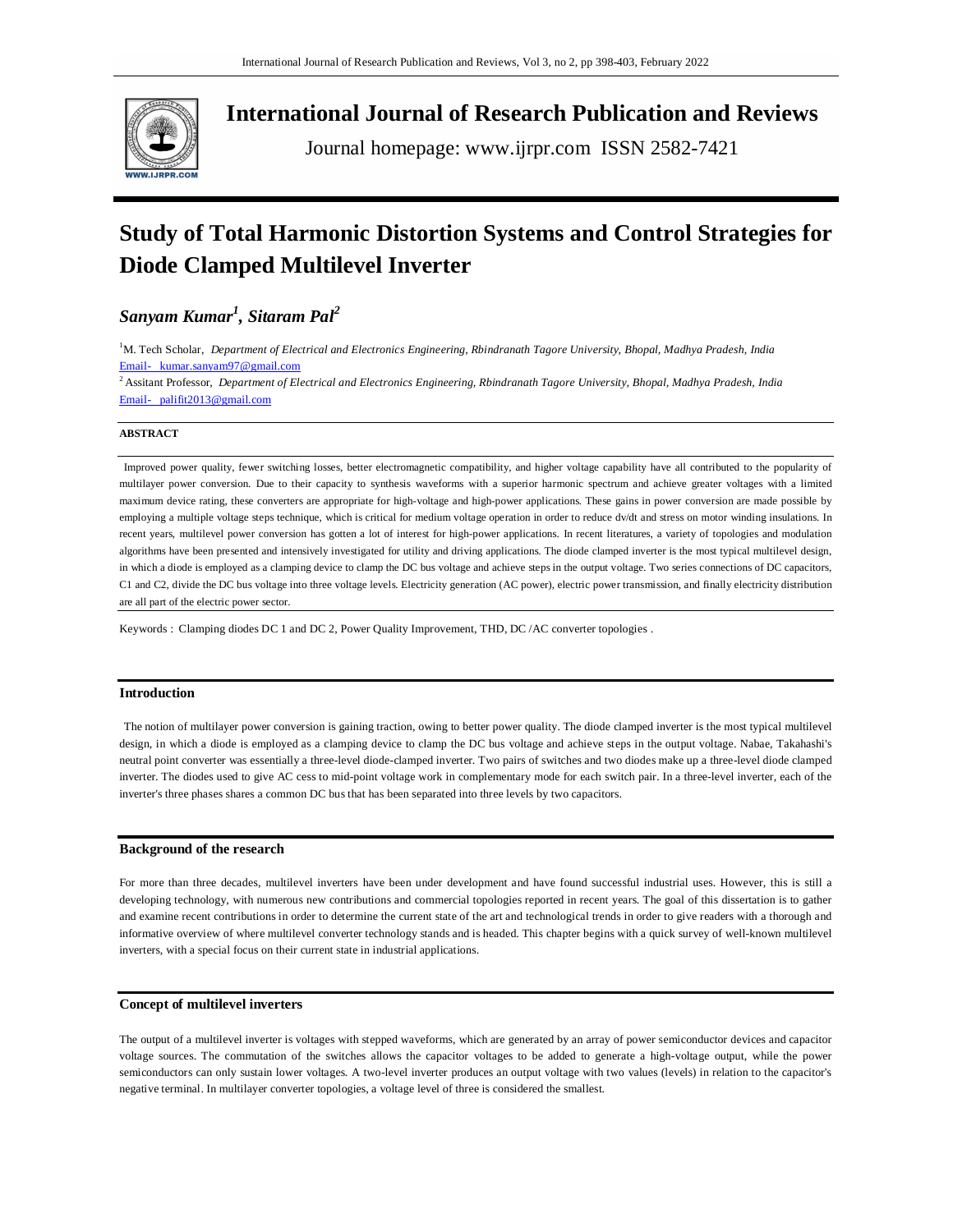



# **Classification of multilevel inverters**

The diode-clamped multilevel inverter (DCMLI), the flying-capacitors multilevel inverter (FCMLI), and the cascaded H-bridge multilevel inverter are the three topologies used to classify multilevel inverters (CHBMLI).





#### **Diode clamped multilevel inverter**

The term "diode-clamped multilevel inverter" refers to a neutral-point clamped PWM inverter that has been expanded to a larger number of levels [3, 4]. Because of its capacity to operate at high voltage and efficiency, the diode-clamped multilevel inverter has gained widespread appeal. a 5-level diode-clamped inverter's power circuit It requires four complementary switch pairs  $(S_1, S_1)$ ,  $(S_2, S_2)$ ,  $(S_3, S_3)$  and  $(S_4, S_4)$  that are defined in such a way that turning on one pair of switches prevents the activation of the other switch pairs. At any given time, a set of four switches on a 5-level inverter are active.  $C_1$ ,  $C_2$ ,  $C_3$ and  $C_4$  are DC-link capacitors that maintain a constant voltage. The capacitor voltages will be VDC /4 if they are fed by a DC link voltage of V<sub>dc</sub>. Clamping diodes are used to limit the voltage stress across the power switch to the voltage level of one capacitor. The number of clamping diodes increases quadratically with the number of output levels as the number of output levels increases.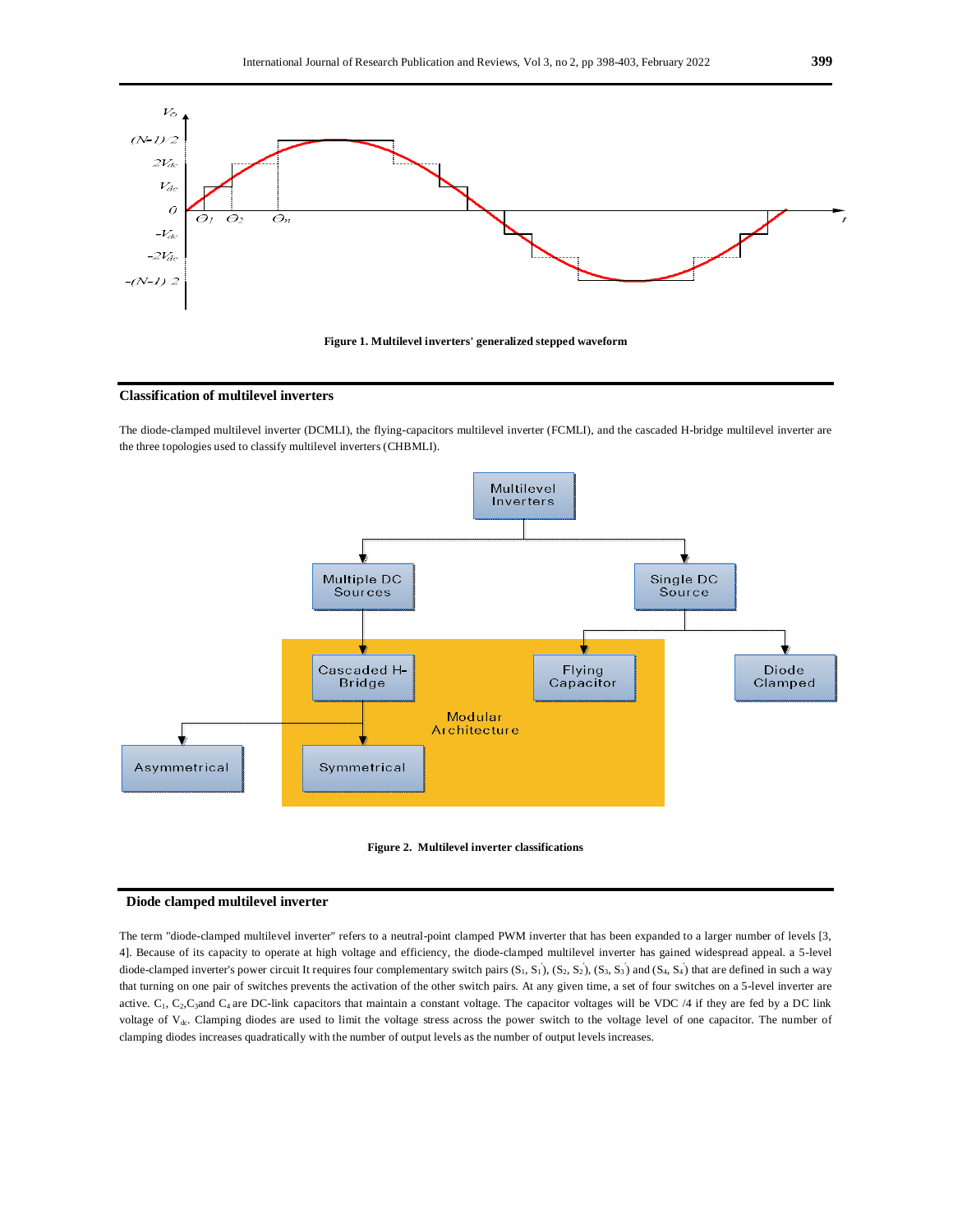

Figure 3. 7 3-level Diode-clamped inverter

In the balanced state, the three-level inverter. A phase-leg a voltage and a phase-leg b voltage make up the line voltage  $V_{ab}$ . For a three-level inverter, the resulting line voltage is a 5-level staircase waveform, and for a five-level inverter, it is a 9-level staircase waveform..

# **Operation of DCMLI**

The DC bus of a three-level diode-clamped converter is made up of two capacitors  $C_1$ ,  $C_2$ . The voltage across each capacitor is  $V_{DC}$  /2 for DC-bus voltage Vdc, and each device voltage stress is confined to one capacitor's voltage level V<sub>DC</sub> /2 via clamping diodes. The output phase voltage reference point is the neutral point n, which is used to describe how the staircase voltage is generated. Three switch combinations are used to create three-level voltages.

| Voltage V <sub>ao</sub>             | Switch state            |                |            |                |       |       |  |  |  |  |
|-------------------------------------|-------------------------|----------------|------------|----------------|-------|-------|--|--|--|--|
|                                     | $S_1$<br>S <sub>2</sub> | $\mathbf{D}_3$ | $\Delta_4$ | $S_1$<br>$S_2$ | $S_3$ | $S_4$ |  |  |  |  |
| $V_{ao} = V_{DC}$                   |                         |                |            |                |       |       |  |  |  |  |
| $V_{ao} = V_{DC/2}$                 |                         |                |            |                |       |       |  |  |  |  |
| $V_{\text{ao}} = 0$                 |                         |                |            |                |       |       |  |  |  |  |
| $V_{\text{ao}} = -V_{\text{DC}/2}$  |                         |                |            |                |       |       |  |  |  |  |
| $V_{\text{ao}}$ = - $V_{\text{DC}}$ |                         |                |            |                |       |       |  |  |  |  |

Table-1 Switching states in one leg of the five-level diode clamped inverter

#### **Capacitor voltage unbalance**

.

A power converter is used to convert real power from AC to DC (rectifier operation) or DC to AC in most applications (inverter operation). The charging time for rectifier operation (or discharging time for inverter operation) is variable for each capacitor while running at unity power factor.

# **The proposed modulation scheme**

Eight switches in the upper leg and eight switches in the lower leg are clamped by diodes in the proposed nine-level multilevel inverter. The suggested inverter uses a carrier-based modulation approach to fire the eight switches on the upper leg, and eight triangular carrier waveforms are compared to a reference sinusoidal waveform. In order to realize harmonic injection modulation schemes, the third harmonic signal is now inserted on the reference sinusoidal wave shape.



Fig.4. subsystem for one leg of 9 level DCMLI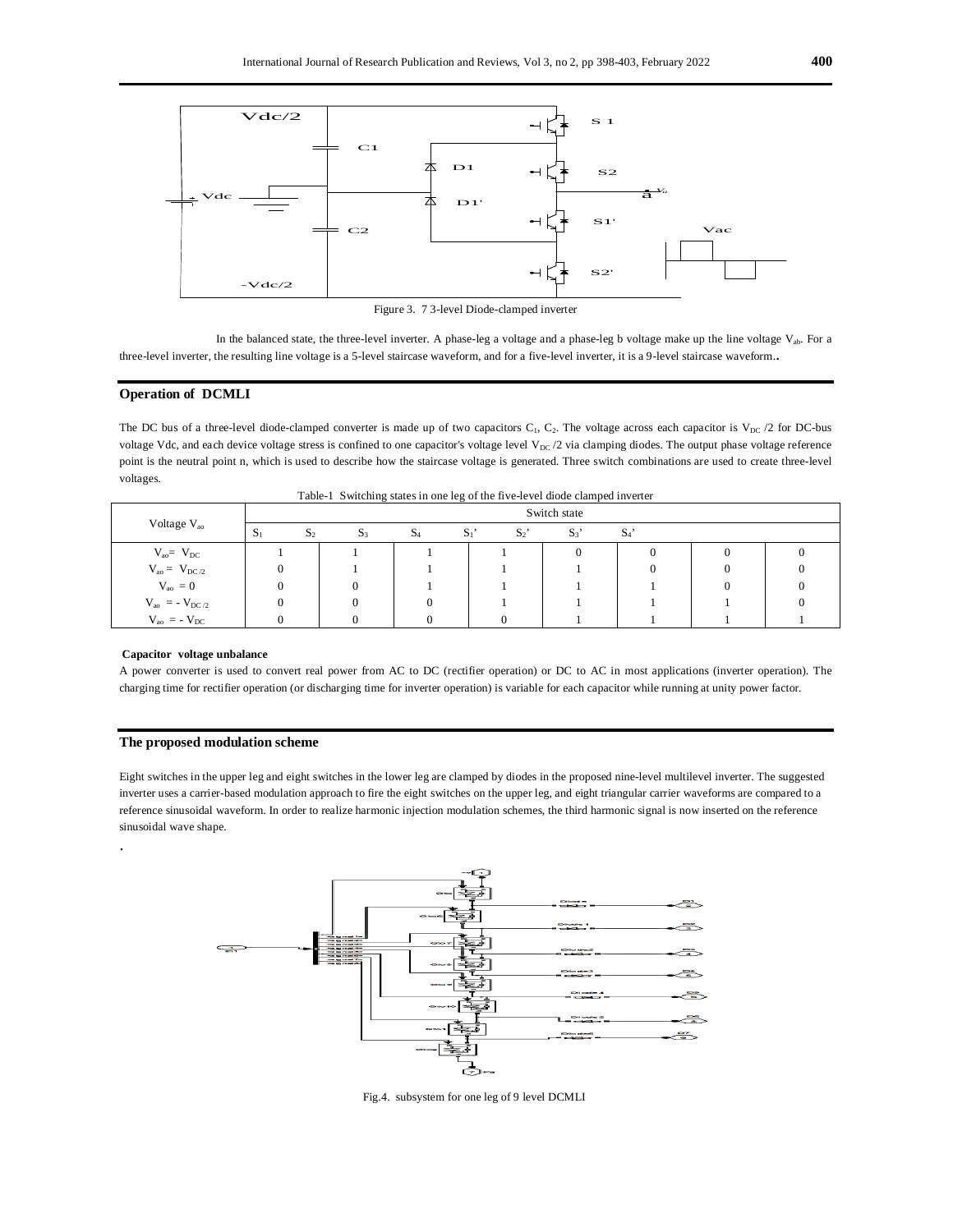The amount of harmonic injection will be controlled by the third harmonic injected waveform's changeable amplitude. K is the parameter that represents the magnitude of the injected third harmonic. Where K is the ratio of the amplitude of the reference fundamental waveform to the amplitude of the injected third harmonic waveform. The value of k is 0.5 if the amplitude of the reference fundamental waveform is equal to 12 and the magnitude of the third harmonic injected waveform is 6.



Fig.5. Third harmonic injection modulation scheme for K=0.5



.





Fig. 6.(a) Carrier and reference waveform, K=0.25, Ma=1



Fig. 6. (b) Carrier and reference waveform, K=0.25, Ma=0.9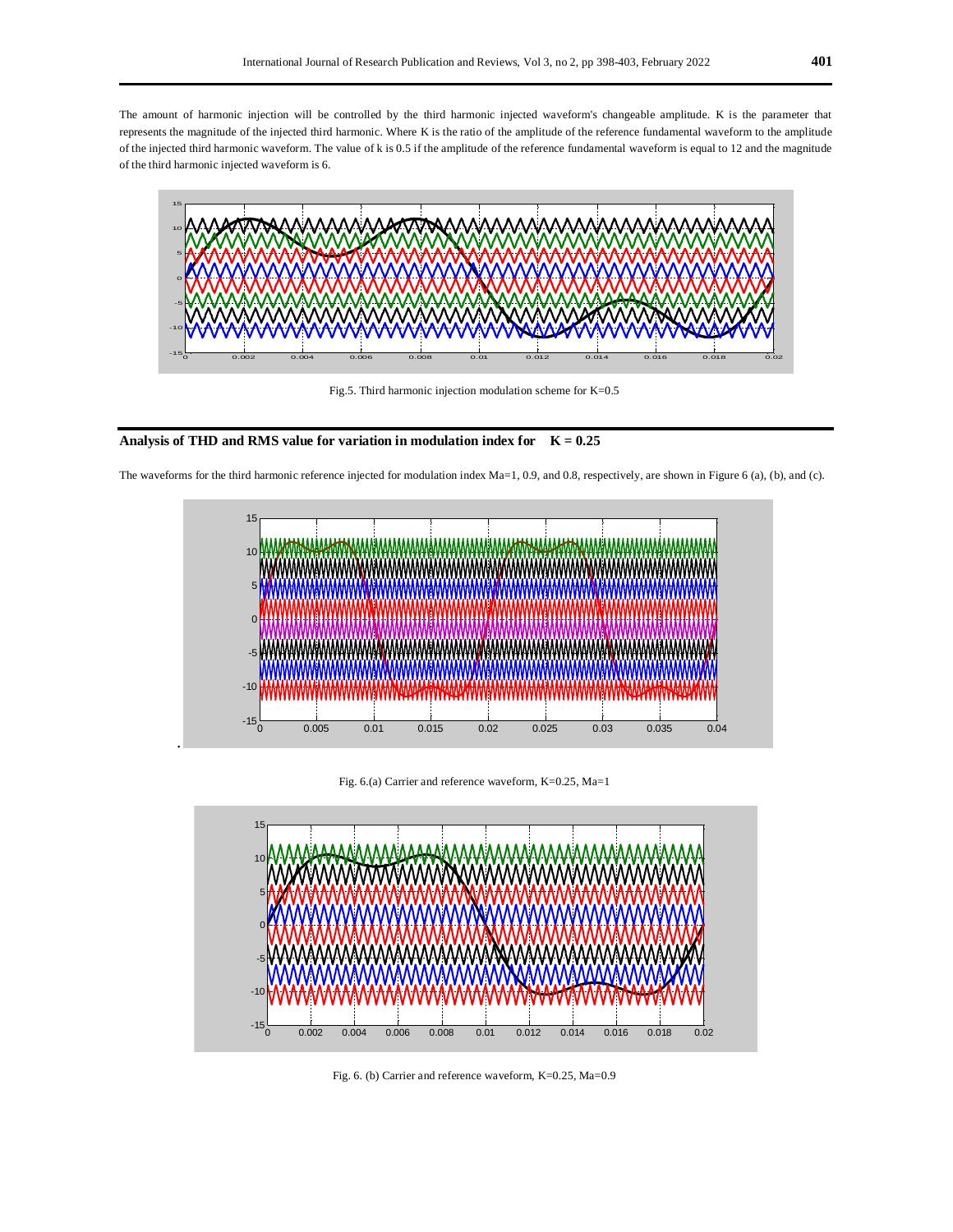

Fig. 6. (c) Carrier and reference waveform, K=0.25, Ma=0.8

A modulation index variation is also used to see how it affects the magnitude of output voltage and THD. The phase voltage waveform for modulation index 1 is shown in Figure 6. The r.m.s. value of the fundamental component is 432.7V, and the THD is 24.85 percent, as shown in the figure

# **Analysis of THD and RMS value for variation in modulation index for K = 0.5**

The reference and carrier waveforms for  $K = 0.5$ , Ma=1.0 can easily be seen in the figure, with a bigger dip in the peak value. A modulation index variation is also used to see how it affects the magnitude of output voltage and THD.



Fig.7. (a) Carrier and reference waveform, K=0.5, Ma=1



Fig. 7 .(b) Phase voltage waveform and its harmonic spectrum, K=0.5, Ma=0.8